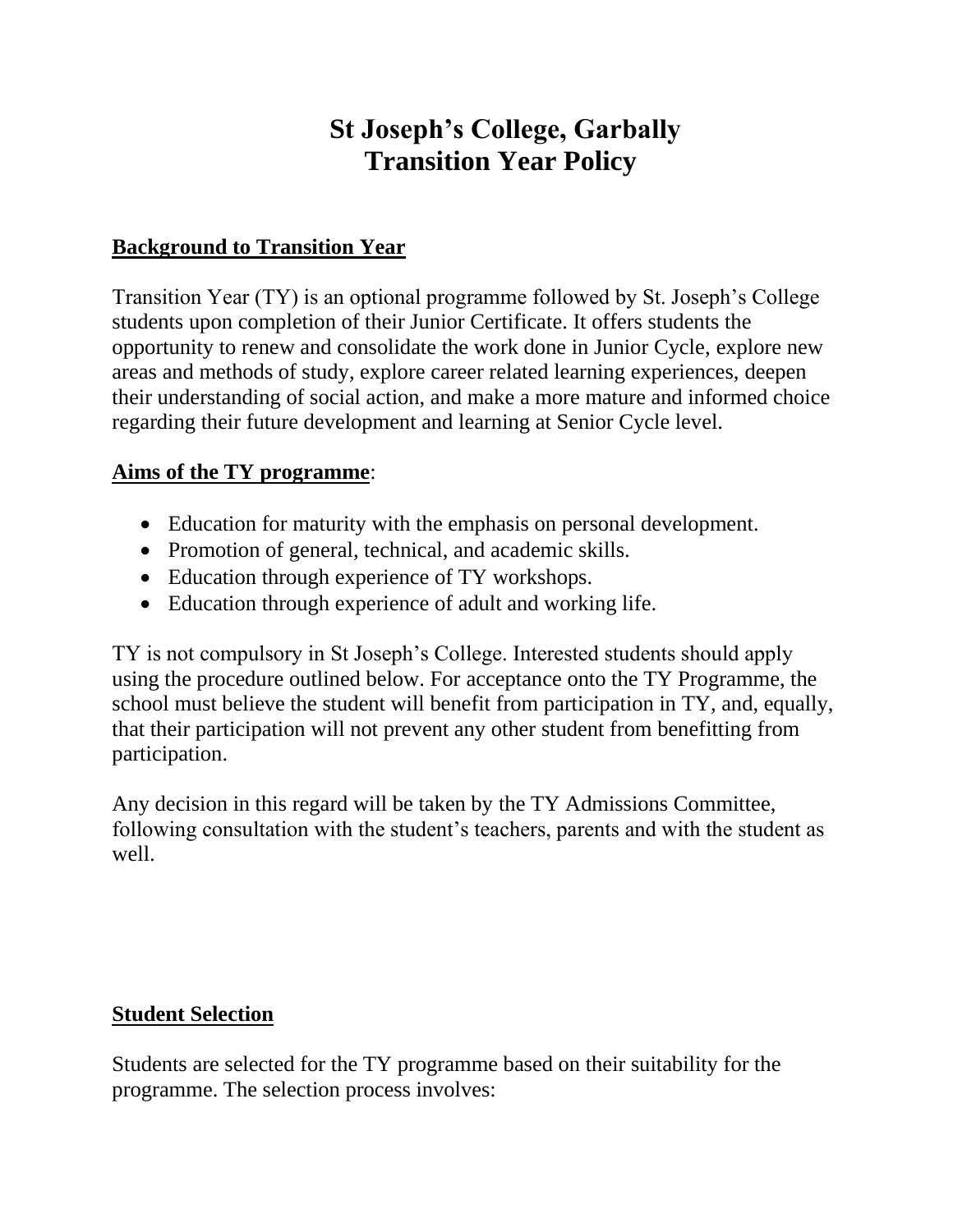# **Application Procedures**

Information regarding TY will be made available for prospective students during the annual school open day. Early in the Third year, the Programme Co-ordinator will visit all Third-year classes. The Programme Coordinator will make it clear to all prospective applicants, that knowledge of, research into, and preparation for TY, as evidenced in the application process, will be critical factors in gaining entry to the programme. Attendance, application, and attitude to work and behaviour will be important factors.

During the Second Term, the Programme Co-ordinator will give a formal presentation to prospective students and their parents/guardians interested in applying for a place on the TY programme.

Students apply for a place via a formal application form, witnessed by their parent(s)/guardian(s). A Personal Statement must accompany each application. This Personal Statement will outline some research into the TY Programme and state clearly the reasons why they are applying for a place. It will also outline the commitment that they will give if they are offered and accept a place. It will be impressed upon applicants that this is a critical factor in the application process.

The closing date for applications is outlined at the TY information evening, and late applications may not be considered.

Applications will only be considered valid if they are fully completed and submitted through the correct channels.

#### **The TY Admissions Committee**

- The TY Admissions Committee will consist of the Principal, Deputy Principal, Programme Coordinator, the Year Head of Third Year and a member of Pastoral Care or a nominee of the Principal to replace one of the above who may be unavailable.
- The Programme Coordinator will convene interview panels consisting of at least two members of the Admissions Committee and/or teachers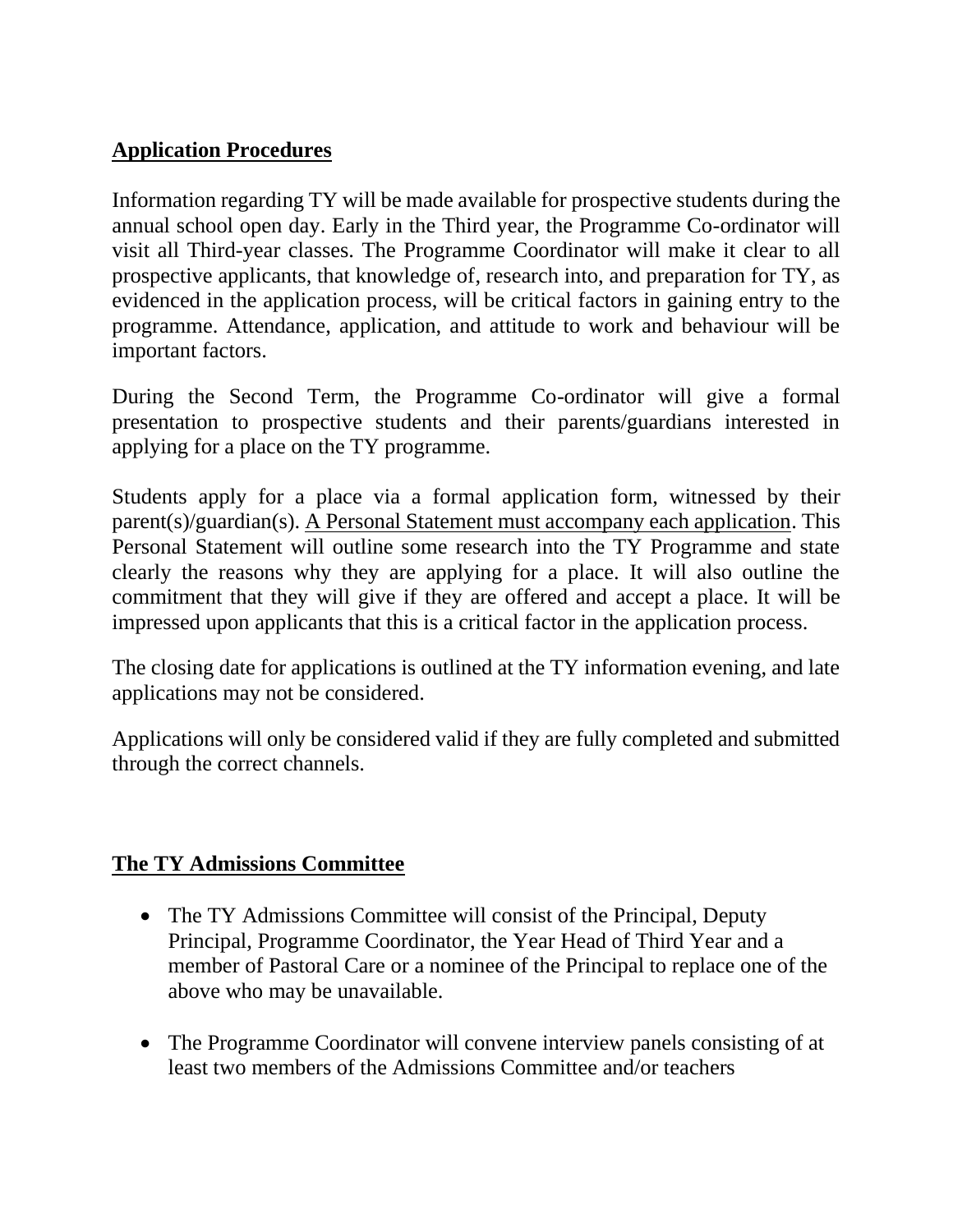knowledgeable with the requirements and commitments of the TY Programme in St. Joseph's College.

- The Committee will be responsible for assessing applications and offering places.
- The Committee will reserve the right to interview the students in relation to their applications and their suitability for participation.
- The Committee will reserve the right to interview the parents of students in relation to their applications and their suitability for participation.

Members of the teaching staff will be advised of the list of applicants and will be invited to offer professional advice and judgement in writing to the T.Y Admissions Committee within a time schedule specified by the Programme Coordinator

# **Criteria for Admission**

Each application will be considered on its own merit. Entrance to TY is by application and subsequent interview. It is important to know that **not all** students will be accepted. Suitable applicants are successful based on meeting the school's criteria. All interviews are recorded in note form by members of the Admissions Committee in attendance at the interview.

Students wishing to participate in the TY Programmes must have a proven track record and satisfy the following criteria.

- The record of the individual student regarding homework and study.
- The record of the individual student regarding attendance and punctuality.
- The record of the individual student regarding compliance with the school's behaviour policies.
- The student's age and/or pastoral needs as communicated by the Year Head or a member of the Pastoral Care team.
- The contribution that the individual can make to the TY Programme.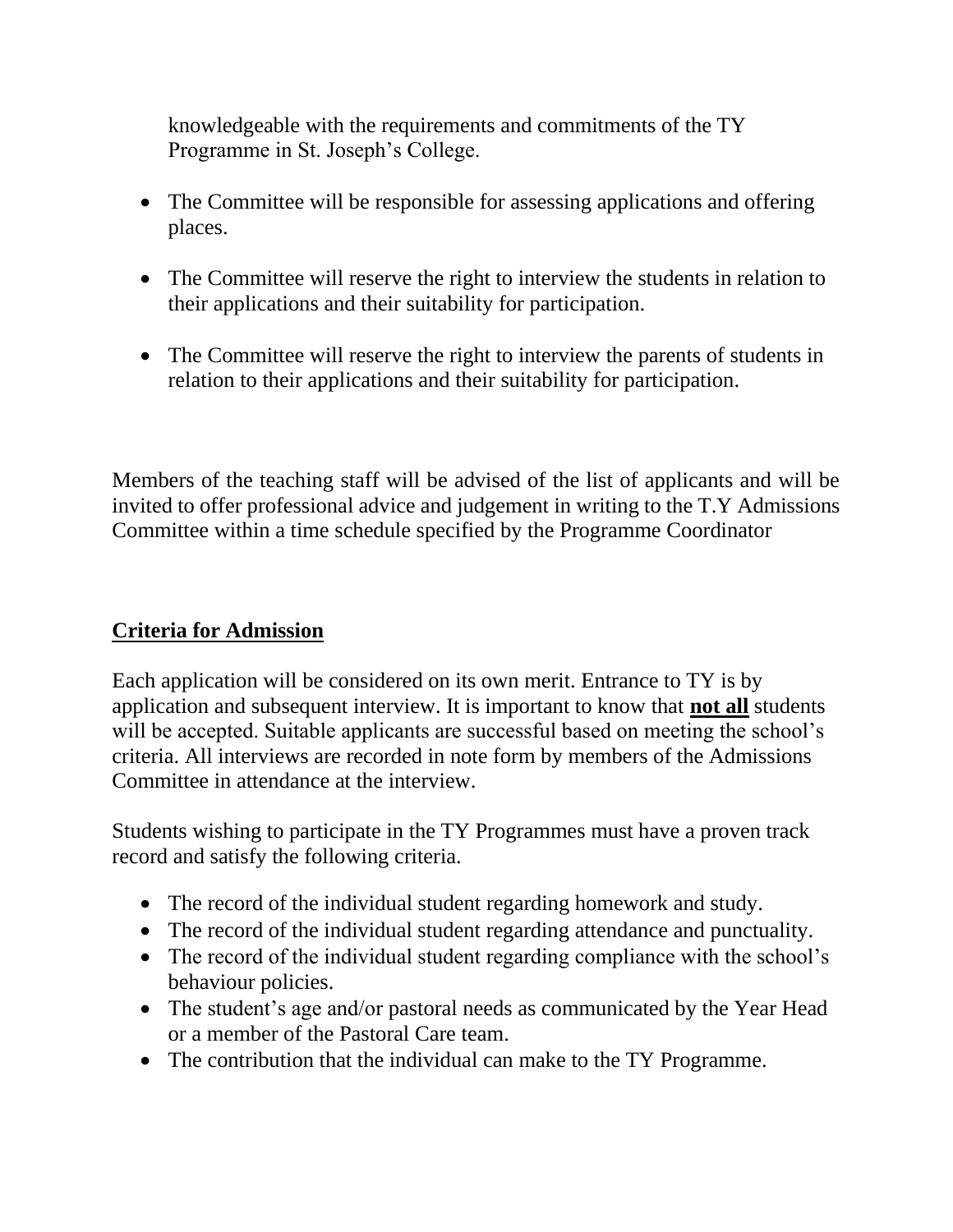- The student's ability to self-motivate and self-regulate, showing respect towards teachers, management, ancillary staff, and visitors.
- The student's ability to take responsibility for their own actions
- The student's ability to cooperate in a work experience environment and follow instruction, taking correction where necessary.

Application forms for TY will be made available at the information evening concerning the TY Programme. Completed forms must be returned to the Programme Coordinator on or before the specified deadline. Incomplete forms will be returned to the applicant. Forms which are submitted after the specified deadline may not be considered until all other applications have been processed. The number of students admitted into TY will be determined, each year, by the Principal and the Board of Management, considering the number of applications and the teaching resources available. This is subject to the maximum number of students who can be accommodated in any year. Students should have the Junior Certificate Cycle or equivalent completed.

# **Offer and Acceptance of Places**

Places will be offered in writing via their school email account.

Unsuccessful applicants will also be informed in writing, along with information regarding the appeals process.

Students accepting a place must formally accept the place in writing,

accompanying this letter of acceptance with  $\epsilon$ 100 as an initial commitment to the payment of the total TY Fee.

Failure to return a formal letter of acceptance may result in forfeiture of the place. Where the TY Levy represents a significant financial burden for a family, parents are invited to discuss the matter, in confidence, with the Principal. The school will be happy to facilitate phased payment plans where necessary.

At this stage, the student and his parent(s)/guardian(s) are expected to give an undertaking to arrange work-experience placements for the specified periods during the academic year. They will be expected to present definite proposals in writing in relation to these placements.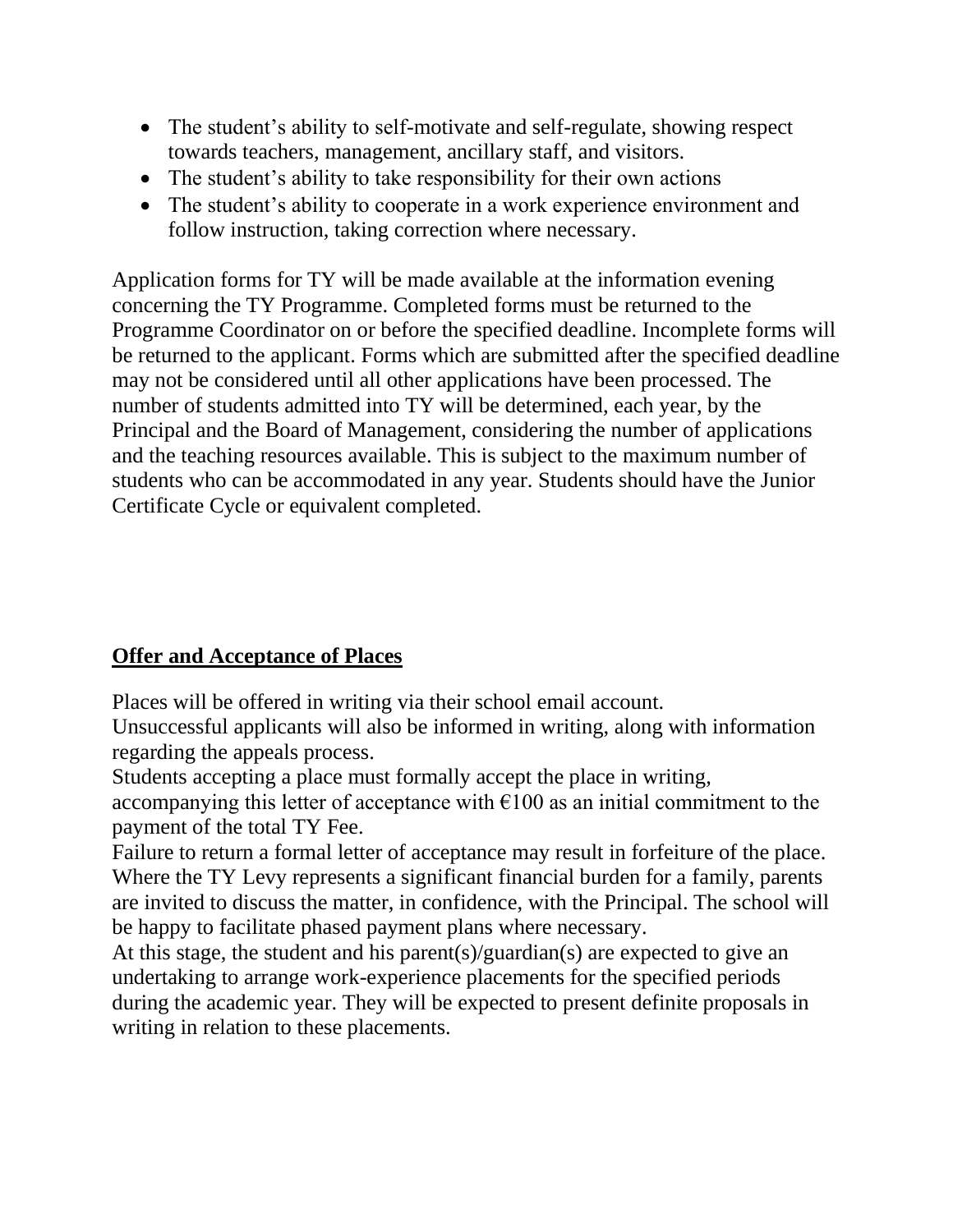# **External Applicants**

Any application to transfer to St. Joseph's College from another school will be considered strictly under the terms of the school's Admissions Policy in relation to such transfers. Should places be available, applications from external candidates will be considered by the TY Admissions Committee only after the *`Offer and* Acceptance of Places` process for internal candidates has been completed.

#### **Appeals**

• In the case of an appeal student who is not offered a place by the TY Admissions Committee, an appeal may be made in writing to the Principal, within ten school days of receipt of refusal onto the Programme.

• In the case of a student who is not offered a place by the Principal on appeal, a subsequent appeal may be made in writing to the Board of Management within ten school days of the date on which the Principal's decision is issued. The appeal will be heard by the Board of Management at their next scheduled meeting.

# **Removal from the TY Programme**

#### **Note 1**

Management reserves the right to refuse a student permission to partake in certain events during TY e.g., day trips, tours abroad if a student has a poor track record in terms of behaviour or co-operation with the school and any of its personnel, its mission, ethos, Code of Behaviour, and any of the other school policies.

# **Note 2**

Management reserves the right to remove a student from the TY Programme midstream and may or may not offer a place to that student in  $5<sup>th</sup>$  Year if a student fails to cooperate with personnel and or fails to participate fully in the TY Programme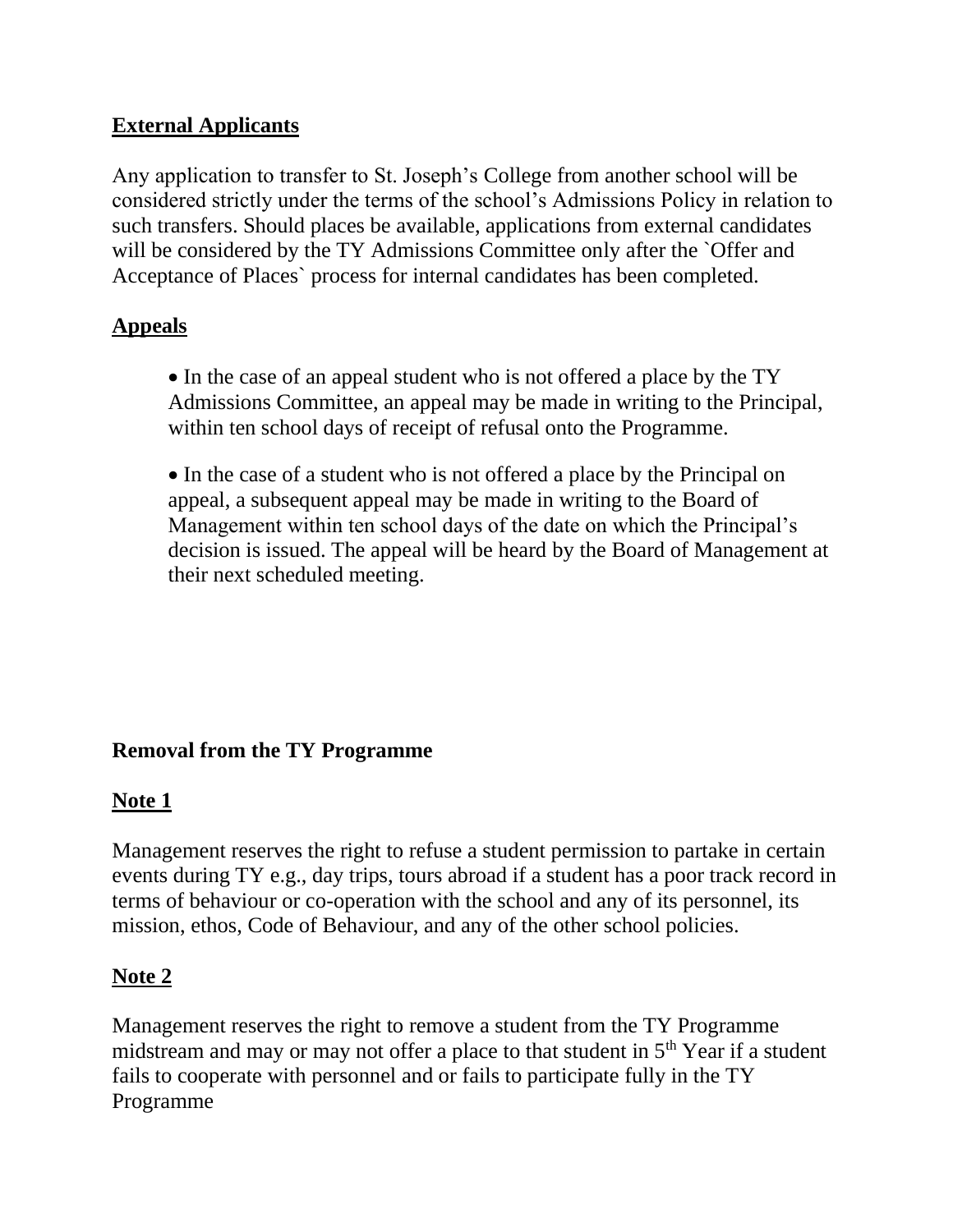# **Curriculum**

The following range of subjects are available in the TY Programme in St. Joseph's College, these are subject to change depending on curriculum and staffing needs. Core subjects are offered as well as taster sessions in Senior Cycle Subjects available in the school.

- English, Mathematics, Irish, Modern Language, Career Guidance
- Engineering, Construction Studies, DCG
- Geography, History, Religious Education
- Business, Accounting, Economics
- Computer Studies, Home Economics, Art
- Chemistry, Physics, Agricultural Science, Biology
- Co-educational Experience (Subject to evaluation and collaboration with Ard Scoil Mhuire)

# **Work Experience**

These dates are communicated to TY students on Induction Day. It is the responsibility of each individual student to acquire work experience. It is suggested that students apply for work experience in writing with a CV and covering letter. Prior to this students will be furnished with the School's Insurance Form. Students must inform the school of their placement details, as the school will contact employers individually to assess the placement. Work experience is normally timetabled on Wednesdays during the school year with one Block Week of work experience before the Christmas holidays, this date is subject to change according to the school calendar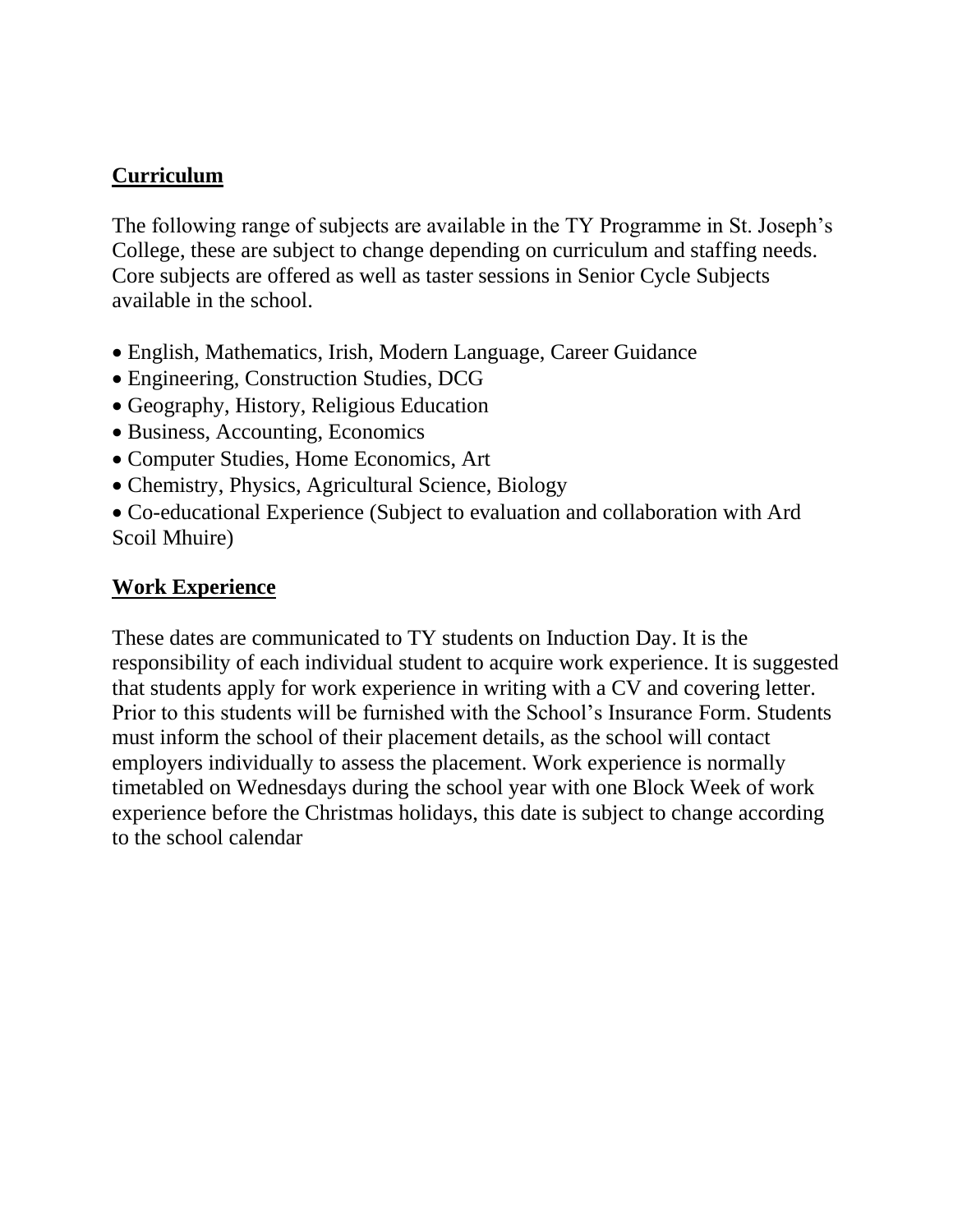#### **Assessment**

TY assessment in Garbally College is a blend of academic summative assessment and continuous assessment during the three semesters.

A school report will be generated and sent home each semester. These semesters run on an exam cycle of November, February and May assessments. The core subjects, Maths, English, Irish and Languages will be formally assessed, and percentages awarded over the Tri-Semester exam blocks. The remaining subjects will be graded through continuous assessment, project submission and oral presentation. Grade Descriptor will be applied for all other subjects and groupings in TY. The Grade Descriptors are.

Distinction for 80% + Merit for band 60% to 79% Pass for band 51% to 59% Partially Achieved < 50%

TY certification will be based on these same descriptors. TY students will be formally certified based on Distinctions, Merit, Pass and Partially Achieved at the TY Graduation at the end of May.

# **Inclusion**

As part of Garbally's process of addressing and responding to the diversity of needs of learners, we ensure students from our special class are included meaningfully in aspects of Transition Year. Students from our Special Class have access to activities that they can partake in according to their ability and interests.

# **Sample Interview Questions for TYApplicants**